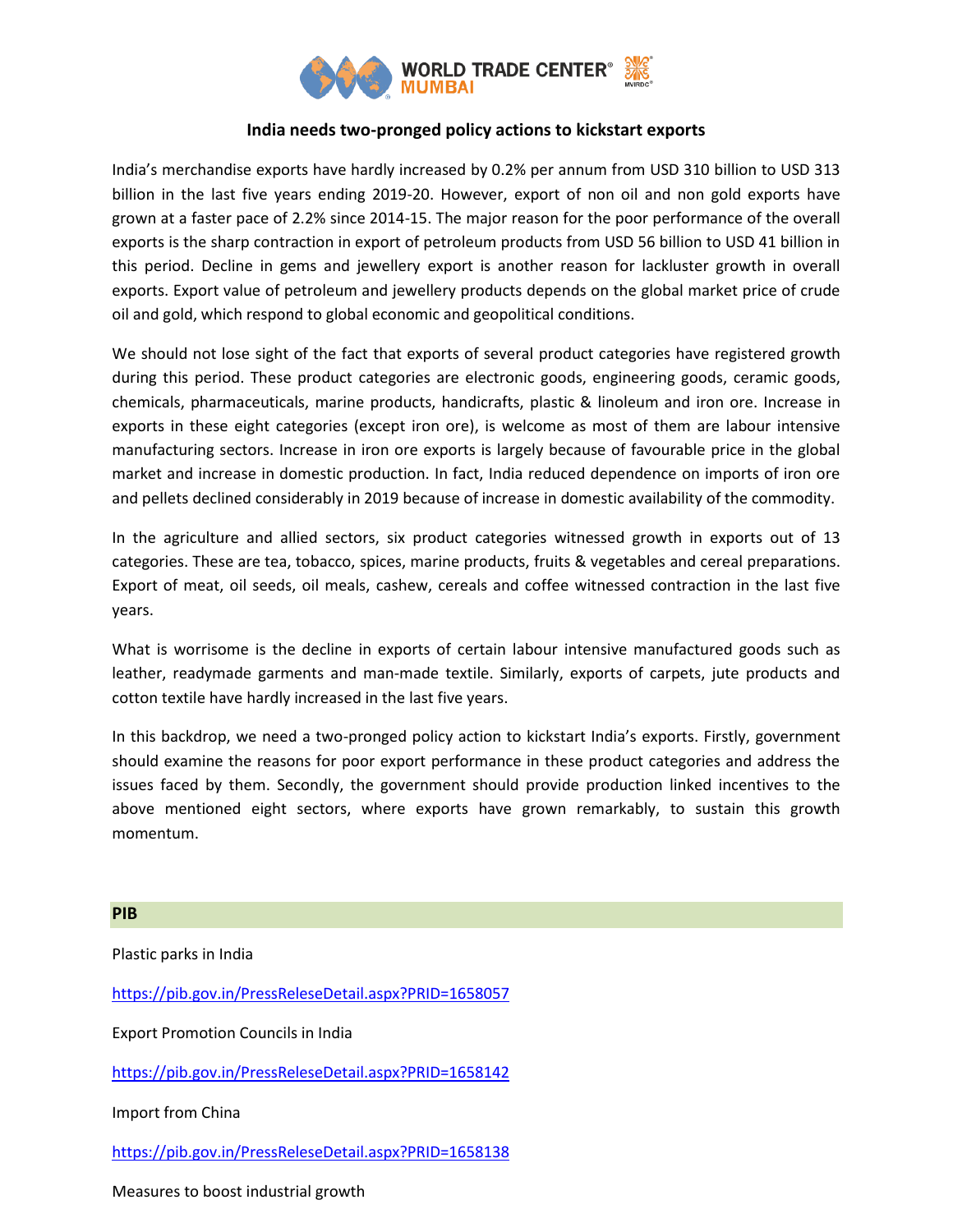

<https://pib.gov.in/PressReleseDetail.aspx?PRID=1658136>

Quality norms for imported toys

<https://pib.gov.in/PressReleseDetail.aspx?PRID=1658099>

Agricultural imports

<https://pib.gov.in/PressReleseDetail.aspx?PRID=1658112>